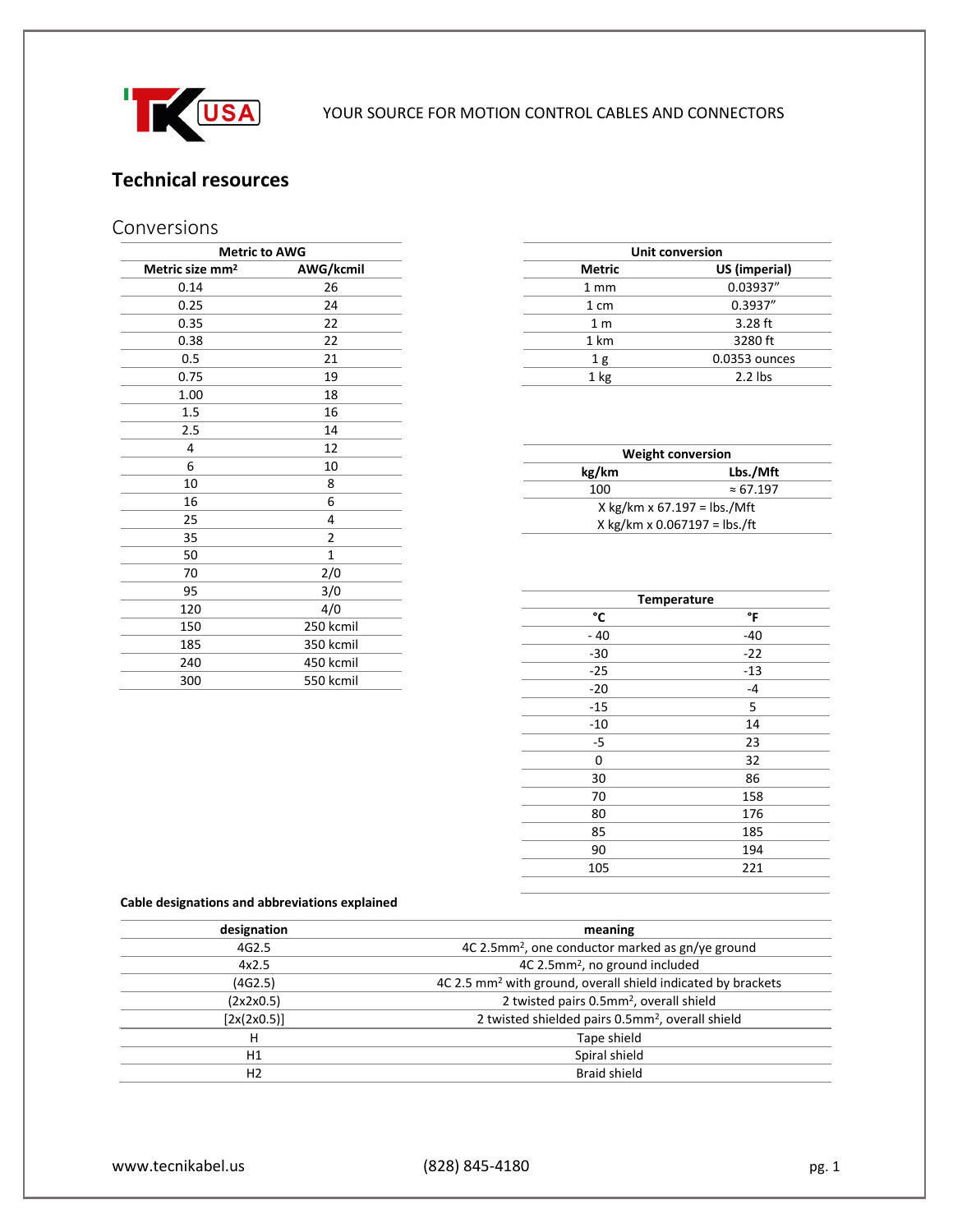

| <b>Conductor size</b> | <b>Ampacity</b>          |                |                |  |
|-----------------------|--------------------------|----------------|----------------|--|
| AWG / kcmil           | 60° C (140 °F)           | 75 °C (167 °F) | 90 °C (194 °F) |  |
| 30                    | ٠                        | 0.5            | 0.5            |  |
| 28                    | $\overline{\phantom{a}}$ | 0.8            | 0.8            |  |
| 26                    | $\overline{\phantom{a}}$ | $\mathbf{1}$   | $\mathbf 1$    |  |
| 24                    | 2                        | $\mathbf 2$    | $\overline{2}$ |  |
| 22                    | 3                        | 3              | 3              |  |
| 20                    | 5                        | 5              | 5              |  |
| 18                    | $\overline{7}$           | $\overline{7}$ | 14             |  |
| 16                    | $10\,$                   | $10\,$         | 18             |  |
| 14                    | 15                       | 20             | 25             |  |
| 12                    | 20                       | 25             | 30             |  |
| $10\,$                | $30\,$                   | 35             | 40             |  |
| 8                     | 40                       | 50             | 55             |  |
| 6                     | 55                       | 65             | 75             |  |
| 4                     | 70                       | 85             | 95             |  |
| 3                     | 85                       | 100            | 110            |  |
| $\overline{2}$        | 95                       | 115            | 130            |  |
| $\mathbf{1}$          | 110                      | 130            | 145            |  |
| 1/0                   | 125                      | 150            | 170            |  |
| 2/0                   | 145                      | 175            | 195            |  |
| 3/0                   | 165                      | 200            | 225            |  |
| 4/0                   | 195                      | 230            | 260            |  |
| 250                   | 215                      | 255            | 290            |  |
| 300                   | 240                      | 285            | 320            |  |
| 350                   | 260                      | 310            | 350            |  |
| 400                   | 280                      | 335            | 380            |  |
| 500                   | 320                      | 380            | 430            |  |

### Ampacity per NFPA 79 2021 edition Table 12.5.1 (abbreviated)

Notes: (1) Conductor types listed in section 12.3.1 NFPA 79 shall be permitted to be used at the ampacities listed in this table (2) The sources for ampacities in this table is table 310.15(B)(16) / 310.16 of NFPA 70 (NEC)

(3) TecniKabel / TK USA is not responsible for errors or conformity of these values with their references. Please refer to the original NFPA 79 document in its most current edition.

### Correction factors

Based on table 12.5.5(a) Ambient Temperature Correction Factors. For ambient temperatures other than 30 °C (86 °F), multiply the allowable ampacity by the appropriate factor shown in the table:

| <b>Ambient Temperature</b> | <b>Correction Factor 60 °C</b> | <b>Correction Factor 75 °C</b> | <b>Correction Factor 90 °C</b> |
|----------------------------|--------------------------------|--------------------------------|--------------------------------|
| $21 - 25$                  | 1.08                           | 1.05                           | 1.04                           |
| $26 - 30$                  | 1.00                           | 1.00                           |                                |
| $31 - 35$                  | 0.91                           | 0.94                           | 0.96                           |
| 36-40                      | 0.82                           | 0.88                           | 0.91                           |
| 41-45                      | 0.71                           | 0.82                           | 0.87                           |
| 46-50                      | 0.58                           | 0.75                           | 0.82                           |
| 51-55                      | 0.41                           | 0.67                           | 0.76                           |
| 56-60                      | ٠                              | 0.58                           | 0.71                           |
| 61-70                      | $\overline{\phantom{0}}$       | 0.33                           | 0.58                           |
| 71-80                      | ۰                              | ۰                              | 0.41                           |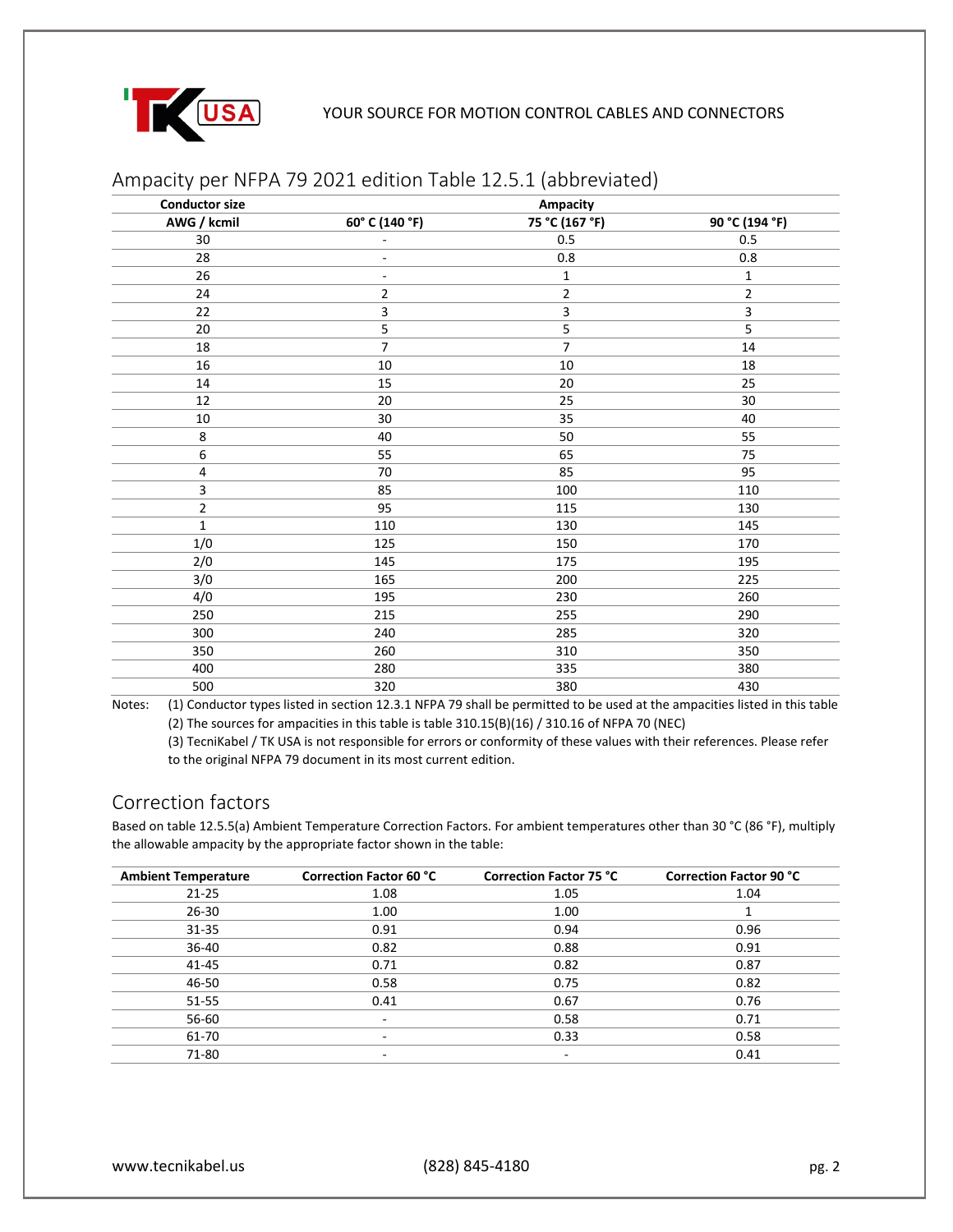

Based on table 12.5.5(b) Adjustment Factors for More Than Three Current Carrying Conductors in Raceway or Cable:

| <b>Number of Current-</b>  | Percent of Values in Table 12.5.1 and 12.5.5(a), as Adjusted for Ambient Temperature as |
|----------------------------|-----------------------------------------------------------------------------------------|
| <b>Carrying Conductors</b> | necessary                                                                               |
| $4-6$                      | 80                                                                                      |
| $7-9$                      | 70                                                                                      |
| $10 - 20$                  | 50                                                                                      |
| $21 - 30$                  | 45                                                                                      |
| $31 - 40$                  | 40                                                                                      |
| $\geq 41$                  | 35                                                                                      |

Notes: (1) TecniKabel / TK USA is not responsible for errors or conformity of these values with their references. Please refer to the original NFPA 79 document in its most current edition.

### Ampacity per NEC Table 310.16 (abbreviated, copper conductors only)

| <b>Conductor size</b> | <b>Ampacity</b>                  |                          |                               |  |
|-----------------------|----------------------------------|--------------------------|-------------------------------|--|
| AWG / kcmil           | 75 °C (167 °F)<br>60° C (140 °F) |                          | 90 °C (194 °F)                |  |
|                       | Types TW, UF                     | Types RHW, THHW, THW     | Types TBS, SA, SIS, FEP, FEPB |  |
|                       |                                  | THWN, XHHW,              | MI, PFA, RHH, RHW-2,          |  |
|                       |                                  | XHWN, USE, ZW            | THHN, THHW, THW-2,            |  |
|                       |                                  |                          | THWN-2, USE-2, XHH,           |  |
|                       |                                  |                          | XHHW, XHHW-2, XHWN,           |  |
|                       |                                  |                          | XHWN-2, XHHN, Z, ZW-2         |  |
| 18                    | $\overline{\phantom{a}}$         | $\overline{\phantom{a}}$ | 14                            |  |
| 16                    | $\overline{\phantom{a}}$         | $\overline{\phantom{a}}$ | 18                            |  |
| 14                    | 15                               | 20                       | 25                            |  |
| 12                    | 20                               | 25                       | 30                            |  |
| 10                    | 30                               | 35                       | 40                            |  |
| 8                     | 40                               | 50                       | 55                            |  |
| 6                     | 55                               | 65                       | 75                            |  |
| 4                     | 70                               | 85                       | 95                            |  |
| 3                     | 85                               | 100                      | 115                           |  |
| 2                     | 95                               | 115                      | 130                           |  |
| $\mathbf{1}$          | 110                              | 130                      | 145                           |  |
| 1/0                   | 125                              | 150                      | 170                           |  |
| 2/0                   | 145                              | 175                      | 195                           |  |
| 3/0                   | 165                              | 200                      | 225                           |  |
| 4/0                   | 195                              | 230                      | 260                           |  |
| 250                   | 215                              | 255                      | 290                           |  |
| 300                   | 240                              | 285                      | 320                           |  |
| 350                   | 260                              | 310                      | 350                           |  |
| 400                   | 280                              | 335                      | 380                           |  |
| 500                   | 320                              | 380                      | 430                           |  |
|                       |                                  |                          |                               |  |

Notes: (1) NEC Section 310.15(B) shall be used for ambient temperature correction other than 30 °C.

(2) NEC Section 310.15(C) shall be referenced for more than three current carrying conductors

(3) NEC Section 310.16 shall be referenced for conditions of use

(4) TecniKabel / TK USA is not responsible for errors or conformity of these values with their references. Please refer to the original NFPA 79 document in its most current edition.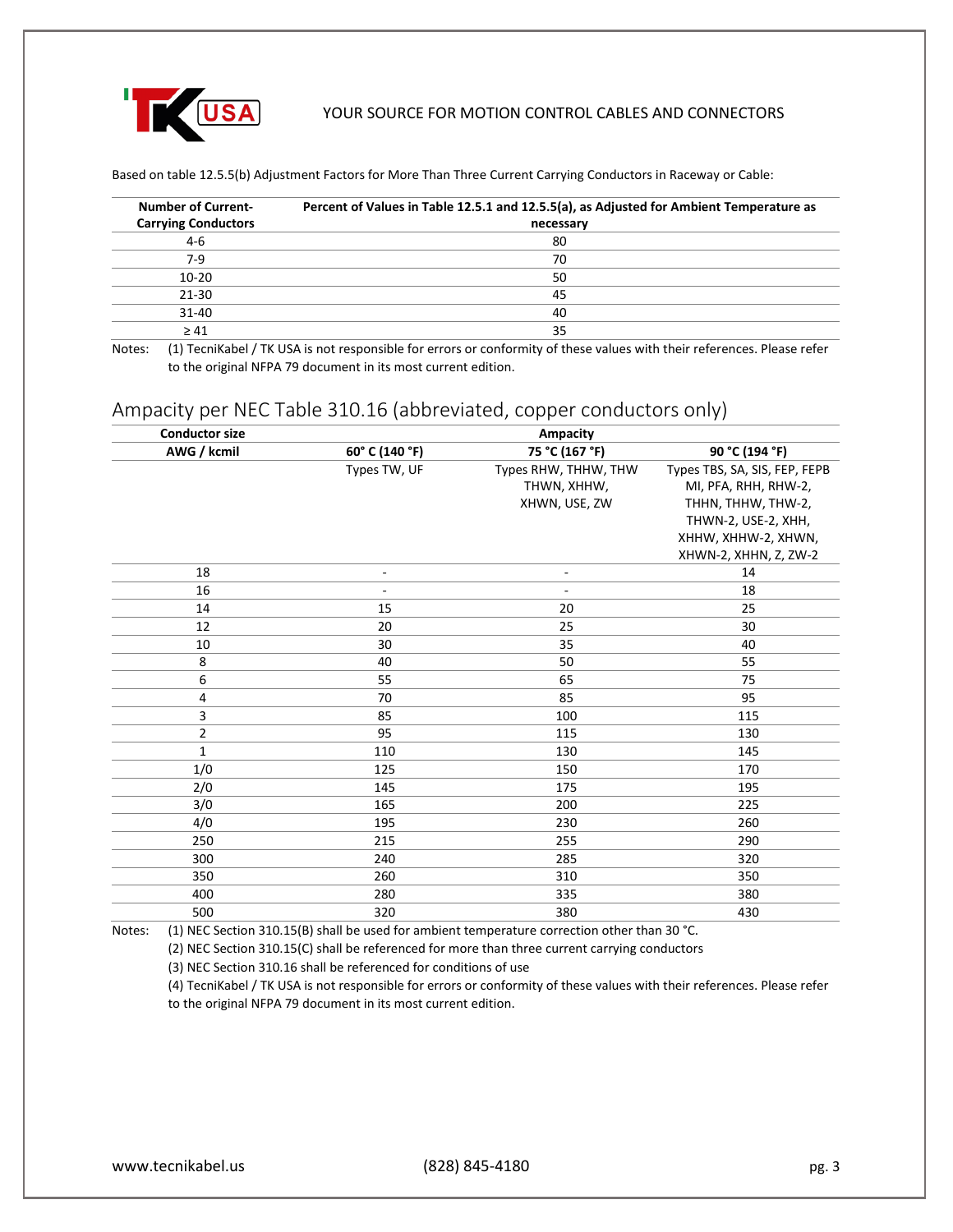

# Simplified 75 °C Cable Sizing Guide for AC Induction Motors per NEC 430.250

Table for 75 °C cables with four conductors (3 phases plus ground)

| <b>AWG size</b> | <b>Metric size</b> | Amp rating          | Operating voltage 30   |                                   |                        |
|-----------------|--------------------|---------------------|------------------------|-----------------------------------|------------------------|
|                 | mm <sup>2</sup>    | 75 °C               | <b>230V</b>            | 460V                              | 575V                   |
| 18              | 1.0                | 7 (NFPA 79 12.5.1)  |                        | See drive manual or NEC 430.22(G) |                        |
| 16              | 1.5                | 10 (NFPA 79 12.5.1) |                        | See drive manual or NEC 430.22(G) |                        |
| 14              | 2.5                | 20                  | $\leq$ 5HP (3.73 KW)   | ≤ 10 HP (7.5 KW)                  | $\leq$ 10 HP (7.5 KW)  |
| 12              | 4                  | 25                  | $\leq$ 5HP (3.73 KW)   | $\leq$ 10 HP (7.5 KW)             | $\leq$ 15 HP (11.2 KW) |
| 10              | 6                  | 35                  | ≤ 10 HP (7.5 KW)       | ≤ 20 HP (14.9 KW)                 | ≤ 25 HP (18.6 KW)      |
| 8               | 10                 | 50                  | $\leq$ 10 HP (7.5 KW)  | ≤ 30 HP (22.4 KW)                 | ≤ 30 HP (22.4 KW)      |
| 6               | 16                 | 65                  | $\leq$ 15 HP (11.2 KW) | $\leq$ 40 HP (30 KW)              | $\leq$ 50 HP (37 KW)   |
| 4               | 25                 | 85                  | ≤ 25 HP (18.6 KW)      | $\leq$ 50 HP (37 KW)              | $\leq 60$ HP (45 KW)   |
| 2               | 35                 | 115                 | ≤ 25 HP (18.6 KW)      | $\leq 60$ HP (45 KW)              | $\leq$ 75 HP (56 KW)   |
| 1               | 50                 | 130                 | $\leq$ 40 HP (30 KW)   | $\leq$ 75 HP (56 KW)              | ≤ 100 HP (75 KW)       |
| 1/0             | ۰                  | 150                 | $\leq$ 40 HP (30 KW)   | $\leq$ 75 HP (56 KW)              | $\leq 100$ HP (75 KW)  |
| 2/0             | 70                 | 175                 | $\leq$ 50 HP (37 KW)   | ≤ 100 HP (75 KW)                  | ≤ 125 HP (93 KW)       |
| 3/0             | 95                 | 200                 | $\leq 60$ HP (45 KW)   | $\leq$ 125 HP (93 KW)             | $\leq$ 150 HP (112 KW) |
| 4/0             | 120                | 230                 | $\leq 60$ HP (45 KW)   | $\leq$ 150 HP (112 KW)            | $\leq$ 150 HP (112 KW) |

Table for 75 °C cables with four conductors (3 phases plus ground) and one control pair (80% derated)

| <b>AWG size</b> | <b>Metric size</b> | Amp rating          | Operating voltage 30  |                                   |                       |  |
|-----------------|--------------------|---------------------|-----------------------|-----------------------------------|-----------------------|--|
| (power)         | mm <sup>2</sup>    | 75 °C               | <b>230V</b>           | 460V                              | 575V                  |  |
| 18              | 1.0                | 7 (NFPA 79 12.5.1)  |                       | See drive manual or NEC 430.22(G) |                       |  |
| 16              | 1.5                | 10 (NFPA 79 12.5.1) |                       | See drive manual or NEC 430.22(G) |                       |  |
| 14              | 2.5                | 16                  | $\leq$ 3HP (2.24 KW)  | ≤ 7.5 HP (5.6 KW)                 | $\leq$ 10 HP (7.5 KW) |  |
| 12              | 4                  | 20                  | $\leq$ 5HP (3.73 KW)  | ≤ 10 HP (7.5 KW)                  | $\leq$ 10 HP (7.5 KW) |  |
| 10              | 6                  | 28                  | ≤ 7.5 HP (5.6 KW)     | $\leq$ 15 HP (11.2 KW)            | ≤ 20 HP (14.9 KW)     |  |
| 8               | 10                 | 40                  | $\leq$ 10 HP (7.5 KW) | ≤ 20 HP (14.9 KW)                 | ≤ 30 HP (22.4 KW)     |  |
| 6               | 16                 | 48                  | $\leq$ 10 HP (7.5 KW) | ≤ 30 HP (22.4 KW)                 | $\leq$ 40 HP (30 KW)  |  |
| 4               | 25                 | 68                  | ≤ 20 HP (14.9 KW)     | $\leq$ 40 HP (30 KW)              | $\leq$ 50 HP (37 KW)  |  |
|                 | 35                 | 92                  | ≤ 25 HP (18.6 KW)     | $\leq$ 50 HP (37 KW)              | $\leq 60$ HP (45 KW)  |  |
|                 | 50                 | 104                 | ≤ 25 HP (18.6 KW)     | $\leq 60$ HP (45 KW)              | $\leq$ 75 HP (56 KW)  |  |

Table for 75 °C cables with four conductors (3 phases plus ground) and two control pairs (70% derated)

| <b>AWG size</b> | <b>Metric size</b> | Amp rating          | Operating voltage 3Ø              |                                   |                        |  |
|-----------------|--------------------|---------------------|-----------------------------------|-----------------------------------|------------------------|--|
| (power)         | mm <sup>2</sup>    | 75 °C               | <b>230V</b>                       | 460V                              | 575V                   |  |
| 18              | 1.0                | 7 (NFPA 79 12.5.1)  |                                   | See drive manual or NEC 430.22(G) |                        |  |
| 16              | 1.5                | 10 (NFPA 79 12.5.1) | See drive manual or NEC 430.22(G) |                                   |                        |  |
| 14              | 2.5                | 14                  | $\leq$ 3HP (2.24 KW)              | ≤ 7.5 HP (5.6 KW)                 | $\leq$ 10 HP (7.5 KW)  |  |
| 12              | 4                  | 17.5                | $\leq$ 5HP (3.73 KW)              | $\leq$ 10 HP (7.5 KW)             | $\leq$ 10 HP (7.5 KW)  |  |
| 10              | 6                  | 24.5                | $\leq$ 5HP (3.73 KW)              | $\leq$ 10 HP (7.5 KW)             | $\leq$ 15 HP (11.2 KW) |  |
| 8               | 10                 | 35                  | ≤ 10 HP (7.5 KW)                  | $\leq$ 20 HP (14.9 KW)            | ≤ 25 HP (18.6 KW)      |  |
| 6               | 16                 | 45.5                | $\leq$ 10 HP (7.5 KW)             | ≤ 25 HP (18.6 KW)                 | ≤ 30 HP (22.4 KW)      |  |

Notes: Type of motor design is B.

Class of Service and Duty-Cycle Service is continuous

Copper conductors rated 75 °C, at ambient temperature between 26 and 30 °C

Values are based on NEC 2020 430.250, power factor 1.25, ampacities are based on NEC 310.16, 75 °C

Derating for control pairs based on NEC 310.15C

Disclaimer: This is a simplified sizing guide, the final selection and sizing is the responsibility of the Authority Having Jurisdiction (AHJ) for the application. Please also refer to the drive manuals.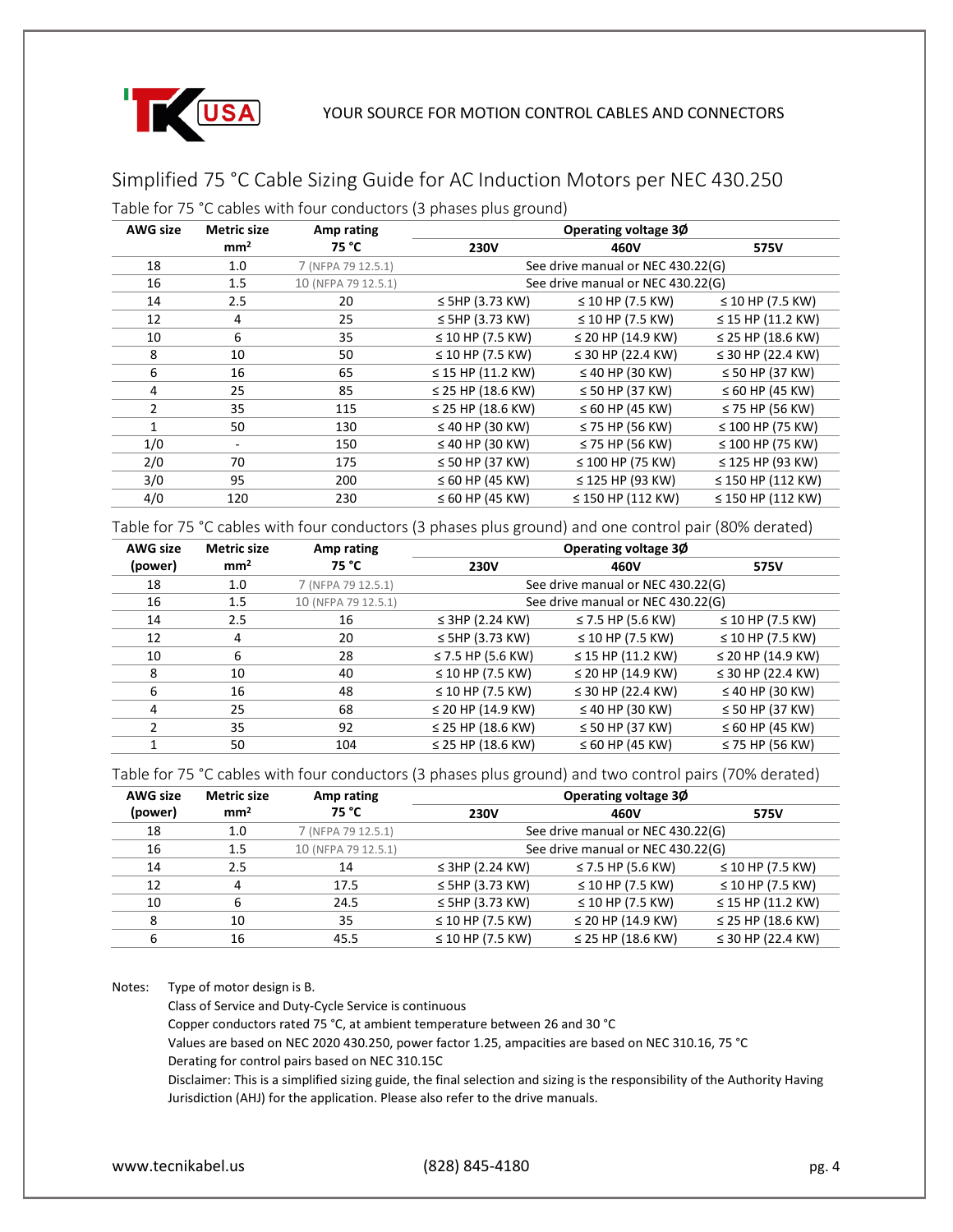

# Simplified 90 °C Cable Sizing Guide for AC Induction Motors per NEC 430.250

Table for 90 °C cables with four conductors (3 phases plus ground)

| <b>AWG size</b> | <b>Metric size</b>       | Amp rating | Operating voltage 30              |                        |                        |
|-----------------|--------------------------|------------|-----------------------------------|------------------------|------------------------|
|                 | mm <sup>2</sup>          | 90 °C      | <b>230V</b>                       | 460V                   | 575V                   |
| 18              | 1.0                      | 14         | See drive manual or NEC 430.22(G) |                        |                        |
| 16              | 1.5                      | 18         | See drive manual or NEC 430.22(G) |                        |                        |
| 14              | 2.5                      | 25         | $\leq$ 5HP (3.73 KW)              | $\leq$ 10 HP (7.5 KW)  | $\leq$ 15 HP (11.2 KW) |
| 12              | 4                        | 30         | ≤ 7.5 HP (5.6 KW)                 | $\leq$ 15 HP (11.2 KW) | ≤ 20 HP (14.9 KW)      |
| 10              | 6                        | 40         | ≤ 10 HP (7.5 KW)                  | ≤ 20 HP (14.9 KW)      | ≤ 30 HP (22.4 KW)      |
| 8               | 10                       | 55         | $\leq$ 15 HP (11.2 KW)            | ≤ 30 HP (22.4 KW)      | $\leq$ 40 HP (30 KW)   |
| 6               | 16                       | 75         | ≤ 20 HP (14.9 KW)                 | $\leq$ 40 HP (30 KW)   | $\leq$ 50 HP (37 KW)   |
| 4               | 25                       | 95         | ≤ 25 HP (18.6 KW)                 | $\leq$ 50 HP (37 KW)   | $\leq 60$ HP (45 KW)   |
| 2               | 35                       | 130        | $\leq$ 40 HP (30 KW)              | $\leq$ 75 HP (56 KW)   | $\leq 100$ HP (75 KW)  |
| 1               | 50                       | 145        | $\leq$ 40 HP (30 KW)              | $\leq$ 75 HP (56 KW)   | $\leq 100$ HP (75 KW)  |
| 1/0             | $\overline{\phantom{a}}$ | 170        | $\leq$ 50 HP (37 KW)              | $\leq 100$ HP (75 KW)  | $\leq$ 125 HP (93 KW)  |
| 2/0             | 70                       | 195        | $\leq 60$ HP (45 KW)              | $\leq$ 125 HP (93 KW)  | $\leq$ 150 HP (112 KW) |
| 3/0             | 95                       | 225        | $\leq 60$ HP (45 KW)              | $\leq$ 150 HP (112 KW) | $\leq$ 150 HP (112 KW) |
| 4/0             | 120                      | 260        | $\leq$ 75 HP (56 KW)              | $\leq$ 150 HP (112 KW) | ≤ 200 HP (149 KW)      |

Table for 90 °C cables with four conductors (3 phases plus ground) and one control pair (80% derated)

| <b>AWG size</b> | <b>Metric size</b> | Amp rating | Operating voltage 30              |                        |                        |  |
|-----------------|--------------------|------------|-----------------------------------|------------------------|------------------------|--|
| (power)         | mm <sup>2</sup>    | 90 °C      | <b>230V</b>                       | 460V                   | 575V                   |  |
| 18              | 1.0                | 11         | See drive manual or NEC 430.22(G) |                        |                        |  |
| 16              | 1.5                | 14         | See drive manual or NEC 430.22(G) |                        |                        |  |
| 14              | 2.5                | 20         | $\leq$ 5HP (3.73 KW)              | ≤ 10 HP (7.5 KW)       | $\leq$ 10 HP (7.5 KW)  |  |
| 12              | 4                  | 24         | $\leq$ 5HP (3.73 KW)              | ≤ 10 HP (7.5 KW)       | $\leq$ 15 HP (11.2 KW) |  |
| 10              | 6                  | 32         | ≤ 7.5 HP (5.6 KW)                 | $\leq$ 15 HP (11.2 KW) | ≤ 20 HP (14.9 KW)      |  |
| 8               | 10                 | 44         | $\leq$ 10 HP (7.5 KW)             | ≤ 25 HP (18.6 KW)      | ≤ 30 HP (22.4 KW)      |  |
| 6               | 16                 | 60         | $\leq$ 15 HP (11.2 KW)            | ≤ 30 HP (22.4 KW)      | $\leq$ 40 HP (30 KW)   |  |
| 4               | 25                 | 76         | ≤ 20 HP (14.9 KW)                 | $\leq$ 40 HP (30 KW)   | $\leq$ 50 HP (37 KW)   |  |
|                 | 35                 | 104        | ≤ 30 HP (22.4 KW)                 | $\leq 60$ HP (45 KW)   | $\leq$ 75 HP (56 KW)   |  |
|                 | 50                 | 116        | ≤ 30 HP (22.4 KW)                 | $\leq 60$ HP (45 KW)   | $\leq$ 75 HP (56 KW)   |  |

Table for 90 °C cables with four conductors (3 phases plus ground) and two control pairs (70% derated)

| <b>AWG size</b> | <b>Metric size</b> | Amp rating | Operating voltage 30              |                        |                       |
|-----------------|--------------------|------------|-----------------------------------|------------------------|-----------------------|
| (power)         | mm <sup>2</sup>    | 90 °C      | <b>230V</b>                       | 460V                   | 575V                  |
| 18              | 1.0                | 9.8        | See drive manual or NEC 430.22(G) |                        |                       |
| 16              | 1.5                | 12.6       | See drive manual or NEC 430.22(G) |                        |                       |
| 14              | 2.5                | 17.5       | $\leq$ 3HP (2.24 KW)              | $\leq$ 10 HP (7.5 KW)  | $\leq$ 10 HP (7.5 KW) |
| 12              | 4                  | 21         | $\leq$ 5HP (3.73 KW)              | $\leq$ 10 HP (7.5 KW)  | ≤ 10 HP (7.5 KW)      |
| 10              | 6                  | 28         | ≤ 7.5 HP (5.6 KW)                 | $\leq$ 15 HP (11.2 KW) | ≤ 20 HP (14.9 KW)     |
| 8               | 10                 | 38.5       | $\leq$ 10 HP (7.5 KW)             | $\leq$ 20 HP (14.9 KW) | ≤ 25 HP (18.6 KW)     |
| 6               | 16                 | 52.5       | $\leq$ 15 HP (11.2 KW)            | ≤ 30 HP (22.4 KW)      | $\leq$ 40 HP (30 KW)  |

Notes: Type of motor design is B.

Class of Service and Duty-Cycle Service is continuous

Copper conductors rated 75 °C, at ambient temperature between 26 and 30 °C

Values are based on NEC 2020 430.250, power factor 1.25, ampacities are based on NEC 310.16, 75 °C

Derating for control pairs based on NEC 310.15C

Disclaimer: This is a simplified sizing guide, the final selection and sizing is the responsibility of the Authority Having Jurisdiction (AHJ) for the application. Please also refer to the drive manuals.